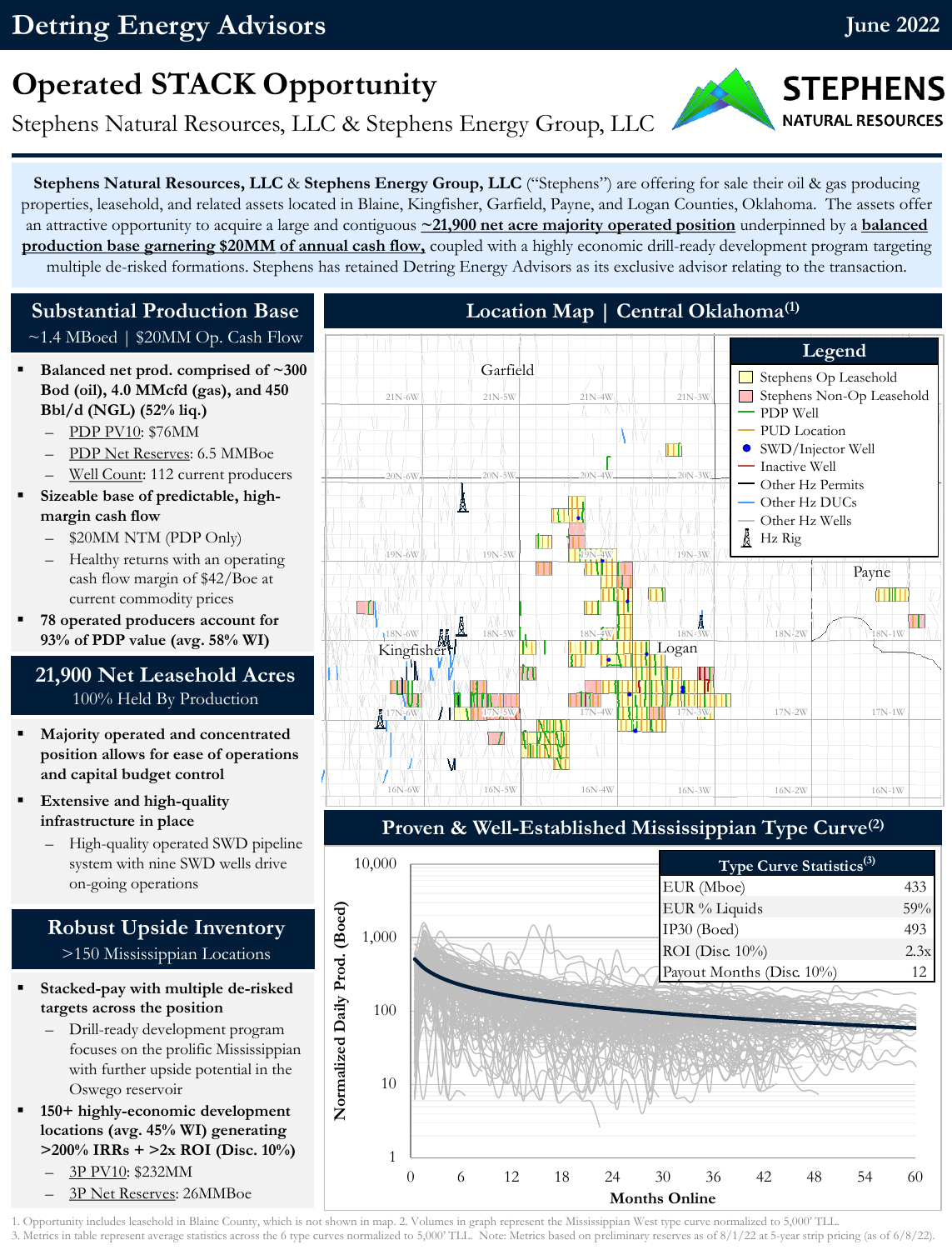**STEPHENS NATURAL RESOURCES** 

## **Operated STACK Opportunity**

Stephens Natural Resources, LLC & Stephens Energy Group, LLC

Stephens' properties offer attractive development opportunities in the Mississippian Osage and Devonian Woodford Formations. The Osage has been fully mapped and successfully delineated across the position, creating an opportunity for full field infill development. Nearby Woodford wells both on acreage and offset have proven the rock quality sufficient for development in areas where the Woodford interval is far thinner than found across the seller's position, yielding additional development potential.